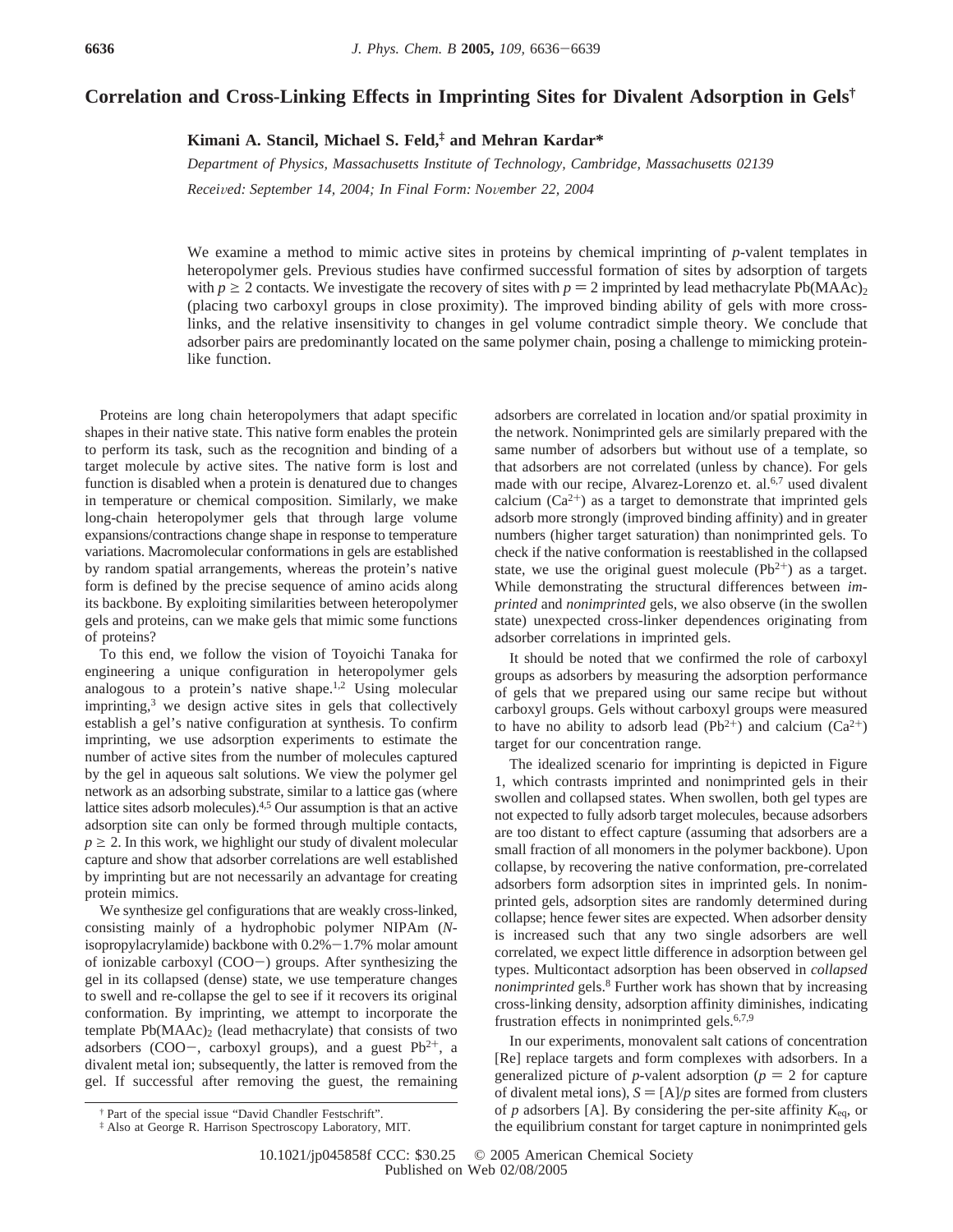

**Figure 1.** Ideal scenario for divalent site formation in nonimprinted and imprinted gels. (a) Both gel types are equivalent when swollen, with no sites formed by the distant adsorbers. (b) Collapsing nonimprinted gels may create sites due to closer overall proximity. Network frustration restricts an adsorber's freedom due to cross-linking to a volume v, inversely related to the cross-linker density. (c) Collapsing imprinted gels is expected to enable pre-correlated adsorbers to form sites.

(Figure 1b), the gel affinity is estimated by the sum of all local contributions as

$$
SK_{\text{eq}} = \frac{[A]^p}{p[\text{Re}]^p} \exp\left[-\left((p-1)C_0 \frac{[\text{KL}]}{[\text{A}]^{2/3}}\right)\right] e^{-\beta(p\Delta\epsilon)} \quad (1)
$$

Features of the first two factors of eq 1, which we refer to as the Tanaka equation, have been confirmed by experiments.<sup>6,7,9,10</sup> The first factor is simply the relative probability of bringing *p*-adsorbers together, replacing the cations, given their relative concentrations. The second factor highlights network frustration, i.e., the entropy loss of the polymer (assumed to be a Gaussian chain) due to forced contacts. The latter is related to the crosslinker density, [XL], which limits the adsorber's range of motion to a volume v, which scales as  $1/[XL]$ , (Figure 1b).  $C_0$  is an intrinsic property of the gel related to the polymer's persistence length, and the concentration of the majority monomer (NIPAm in this case). The third factor estimates the relative energy cost  $\Delta \epsilon$ , of target molecules to bind with either gel adsorbers [A] or with replacement molecules (salt anions) [Re].

Cylindrical gels were prepared with concentrations of 6 M NIPAm,  $20-200$  mM BIS (bisacrylamide), and  $12 \{6\} - 100$  ${50}$  mM MAAc (methacrylic acid)  ${Pb(MAAc)_2}$ , for nonimprinted {imprinted} gels. Our adsorber concentration range overlaps with the range (8-64 mM) used by Alvarez-Lorenzo et. al.7 (note that frustration was observed in nonimprinted gels with 32 mM MAAc). Radical polymerization was used with the aid of initiator AIBN (azoisobutylnitrile) at 60 °C in micropipet molds (diameter  $d \approx 300 \ \mu \text{m}$ ). The swollen state experiments are conducted at  $T = 20 \degree C$ , and the collapsed state experiments at  $T = 60$  °C for our gels ( $T_{transition} \approx 34$  °C).<sup>11</sup> After guest removal by flushing with 0.1 M HCl, and later with 0.1 M NaOH to neutralize ionized carboxyl groups, gels are dried using vacuum. Both gel types are washed with the same procedure to maintain equivalent access to a similar conformational landscape.

Examination of the sizes of the gels (after drying) revealed that both imprinted and nonimprinted gels have similar swelling characteristics<sup>12</sup> (measured by the ratio  $\alpha \equiv d/d_0$  of the gel to micropipet diameters) as a function of the cross-linker density  $([XL] \equiv [BIS])$ . In fact, we fitted the results for the expansion factor using a modified Flory-Huggin's theory<sup>13</sup> for gels with ionizable groups, in which the free energy is estimated as

$$
F_{\text{gel/chain}} = F_{\text{elastic}} + F_{\text{counterions}} \approx \alpha^x + Nf \ln \left( \frac{n_o f}{\alpha^3} \right) \tag{2}
$$

In the first term, a phenomenological exponent *x* is introduced to account for non-Gaussian elasticity (it is believed that entanglements result in anharmonic effects with  $x > 2$ ). The second term is the entropy of counterions, with *f* as the mole fraction of ionizable groups, and  $n_0 \sim N/R_0^3$  where  $N \sim$ [NIPAm]/[BIS] is the average chain length between cross-links, and  $R_0 \sim N^{1/2}$  is the average end-to-end chain distance. Minimizing the above free energy results in the swelling factor  $\alpha \approx (Nf)^{1/x} \sim (f/[BIS])^{1/x}$ . From such fits, we estimate *x*<sub>imprinted</sub><br>= 6.44 + 1.20 and *x*  $\cdots$   $\cdots$  = 6.67 + 1.08. The similarity of  $= 6.44 \pm 1.20$  and  $x_{nonimprinted} = 6.67 \pm 1.08$ . The similarity of the exponent for both gel types is consistent with our assertion that they possess essentially the same swelling behavior. [By way of comparison, we note that prior experiments for poly- (*N*,*N*-dimethylacrylamide) based gels resulted in an estimate of  $x = 5$ , for the exponent of anharmonic elasticity.<sup>13</sup>]

Adsorption is estimated by measuring the concentration of free target in the gel's outer solution at equilibrium,  $C_{eq}(\mu M)$ . An aqueous solution sample of lead is extracted. Using a Hitachi U-2000 spectrophotometer, the sample's absorbance is measured with the help of chemical indicator, pyridylazo-resorcinol, which forms a stable complex with lead<sup>14</sup> at pH  $\simeq$ 10. We calculate the target moles adsorbed relative to the gel's estimated volume (obtained from the dry gel weight and recipe) after synthesis *X* (mM), on the basis of changes in the number of targets in the gel's outer solution. Gels adsorb target from solution in polypropylene vials. Each prepared solution contains 0.1 M NaClO4 (salt), and a range of initial target concentrations spanning  $4-192 \mu M$ .

The Donnan effect in gels results from the exclusion of salt from the gel region due to the presence of ionizable groups. With added salt, this effect diminishes.<sup>15</sup> We keep in mind that the bulk concentration of ionizable groups is at most equal to its preparation value when the gel is collapsed (because we synthesize the gel in its collapsed state). For our recipes and salt concentrations, we assume that the concentration of unbound target inside and outside the gel is approximately the same. However, we realize that as the fraction of ionizable groups is increased, the Donnan effect should play a more significant role.

Adsorption experiments begin by immersing dry gels in solution, which then reach swelling equilibrium at 20 °C. The equilibrium target concentration, *C*eq, is measured. The gel is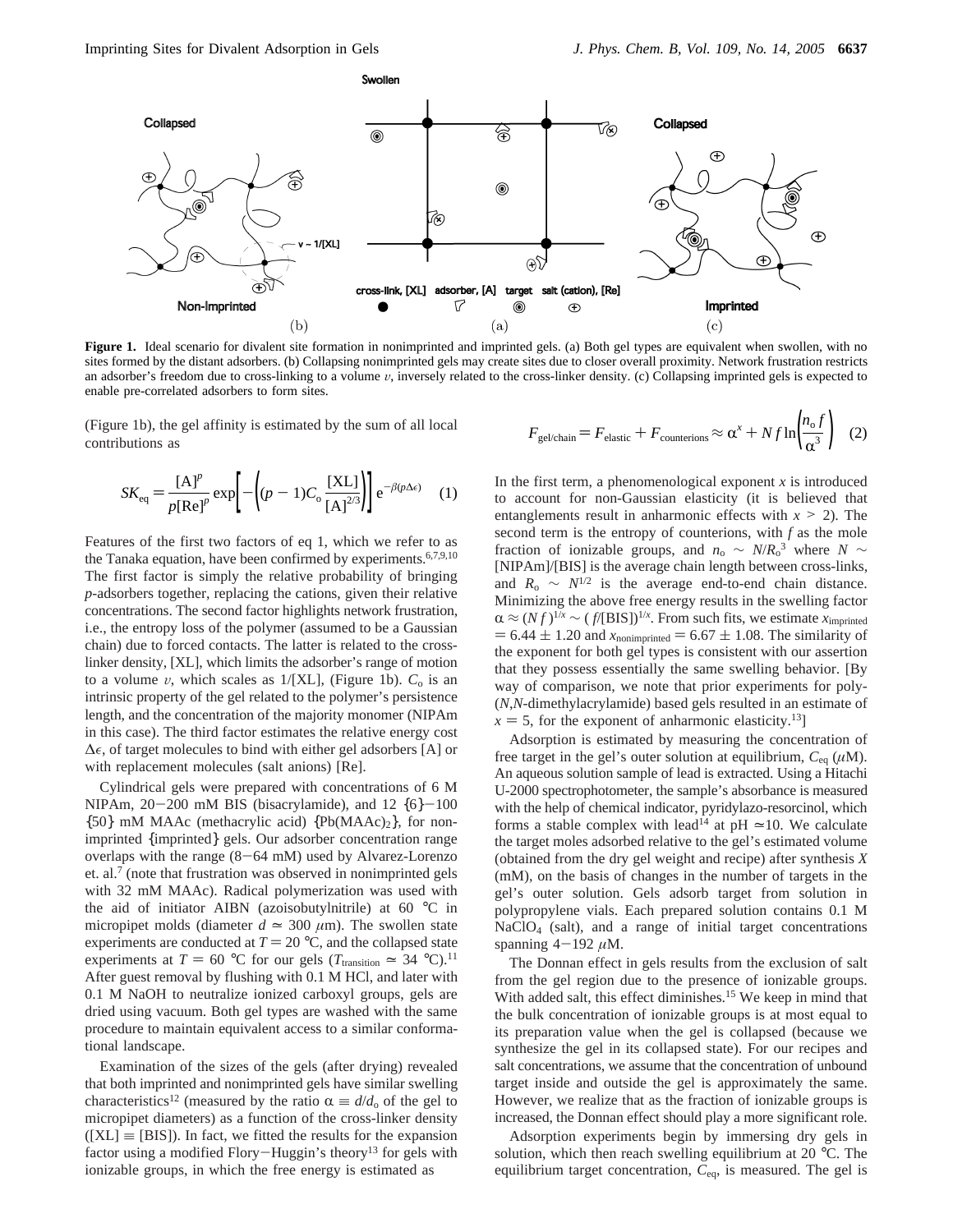

**Figure 2.** Adsorption performance of imprinted and nonimprinted gels. (a) Imprinted gels show greater adsorption in both collapsed and swollen states. (b) Nonimprinted gels form more additional sites when collapsed.

then collapsed using dry heat (glass bead baths), reaching equilibrium at 60 °C, where  $C_{eq}$  is measured again. The resulting data (see sample in Figure 2a) of *X* (mM) vs  $C_{eq}$  ( $\mu$ M) are analyzed using the Langmuir isotherm<sup>16</sup>

$$
X = S \frac{K_{\text{eq}} C_{\text{eq}}}{1 + K_{\text{eq}} C_{\text{eq}}} \qquad \frac{C_{\text{eq}}}{X} = \frac{1}{S} C_{\text{eq}} + \frac{1}{S K_{\text{eq}}} \qquad (3)
$$

The coverage  $\theta = X/S$ , the ratio of adsorbed target concentration *X* (mM) to the number of estimated sites *S* (mM), reflects the fraction of occupied sites.

Equation 3 is used to estimate the saturation *S*, and affinity *SK*eq. Isotherms in Figure 2 for gels with recipe 100 mM [A], and 100 mM [BIS], display the predominant trends in our results. Imprinted gels adsorb significantly better when swollen (with higher affinity and saturation values than nonimprinted gels) (Figure 2a). After collapse, the net adsorption due to swollen and collapsed states remains higher in imprinted gels (Figure 2a). Note that within the estimated error, net saturation values are similar for both gel types. Collapsing the gel adds more sites or improves adsorption more in nonimprinted gels (Figure 2b). For our range of target concentrations, we do not observe full recovery (i.e., saturation values S fall short of the recipe number of sites indicated by the dashed horizonal line in Figure 2a).



**Figure 3.** Improvement of swollen state affinity with cross-linker and adsorber recipe (highlighted by the increasing slopes). This effect is more pronounced in imprinted gels.

Unexpectedly, in the swollen state, affinity improves with increasing cross-linker  $([XL] = [BIS]$ , the intended after synthesis cross-linker density) and adsorber density (with the recipe concentration [A]r) in gels prepared by imprinting. In Figure 3, results for imprinted gels with 12-50 mM adsorber pairs, and for a nonimprinted gel with the most single adsorbers (100 mM) can be summarized by the *empirical* relation

$$
\ln SK_{\text{swollen}} \propto \ln[\text{XL}] + \ln([A]_{r}^{*}G_{i}) \tag{4}
$$

which differs dramatically from eq 1 for nonimprinted gels in which ln  $SK_{\text{swollen}} \propto \ln[A]_r - ([\text{XL}]/[A]_r^{2/3})$ . In contrast to the above the first term in eq 4 highlights the affinity's positive above, the first term in eq 4 highlights the affinity's positive cross-linking density (+[XL]) dependence, whereas the second term captures the difference between gel types. Using linear regression plots (best-fit) of all the recipe results, we obtain a *gel structure factor G*i, from a secondary plot of fitted slopes against (half) the prepared adsorber density  $[A]_r$ . The resulting  $G_i$  is 17 times larger in imprinted gels  $(G_i = 0.0017$  for imprinted gels and  $G_i = 0.0001$  for nonimprinted gels).

We believe that the explanation of the above results lies in the microstructure of the gels, i.e., in relative locations of imprinted pairs and cross-linkers in the gel network. Figure 4 depicts four possible placements of pairs on the gel backbone. The improvement in adsorption of nonimprinted gels (cf. the idealized scenario of Figure 1b), can be attributed to site formation from formerly distant adsorbers (pairs (3) and (4) in Figure 4a). By contrast, the large adsorption of imprinted gels in their swollen state suggests that the corresponding adsorbers remain in close proximity, even as the polymer strands are stretched, pointing to pairs such as (1) and (2) in Figure 4a. Because of excluded volume constraints, adsorber pairs near a cross-link are likely to experience difficulty in molecular capture, and we thus conclude that imprinted adsorption sites are predominantly located on the same polymer chain, such as in pair (2) of Figure 4a.

The proximity of imprinted adsorber pairs (i.e., pair on a single chain (2) of Figure 4a) can also explain the positive role of cross-linkers. In the original Tanaka scenario for nonimprinted gels (Figure 1b), cross-linking reduces the flexibility of adsorbers and thus diminishes (or frustrates) random formation of divalent sites in the collapsed state. With imprinted pairs already closeby prior to collapse, at low cross-linking densities, adsorber pairs may compete for the same target as depicted in Figure 4c. Here